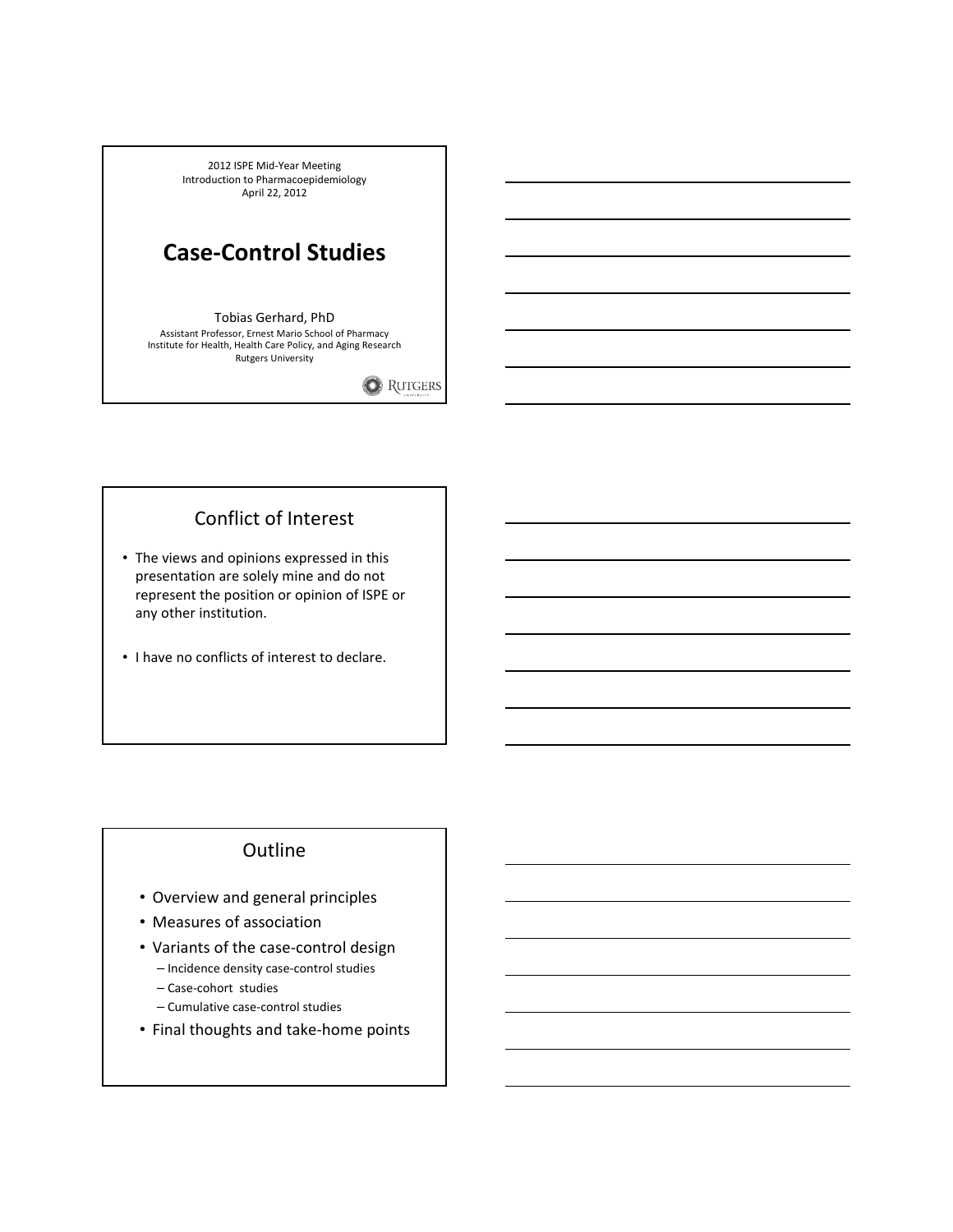



# Preface

- Case-control studies are difficult to understand
- Many misconceptions prevail
- If this is new to you, don't be dissappointed if you don't follow-everything the first time

#### Case-Control Studies Definition

The observational epidemiologic study of persons with the disease of interest and a suitable control group of persons without the disease. The relationship of an attribute to the disease is examined by comparing the diseased and non-diseased with regard to how frequently the atribute is present.

John M. Last, Dictionary of Epidemiology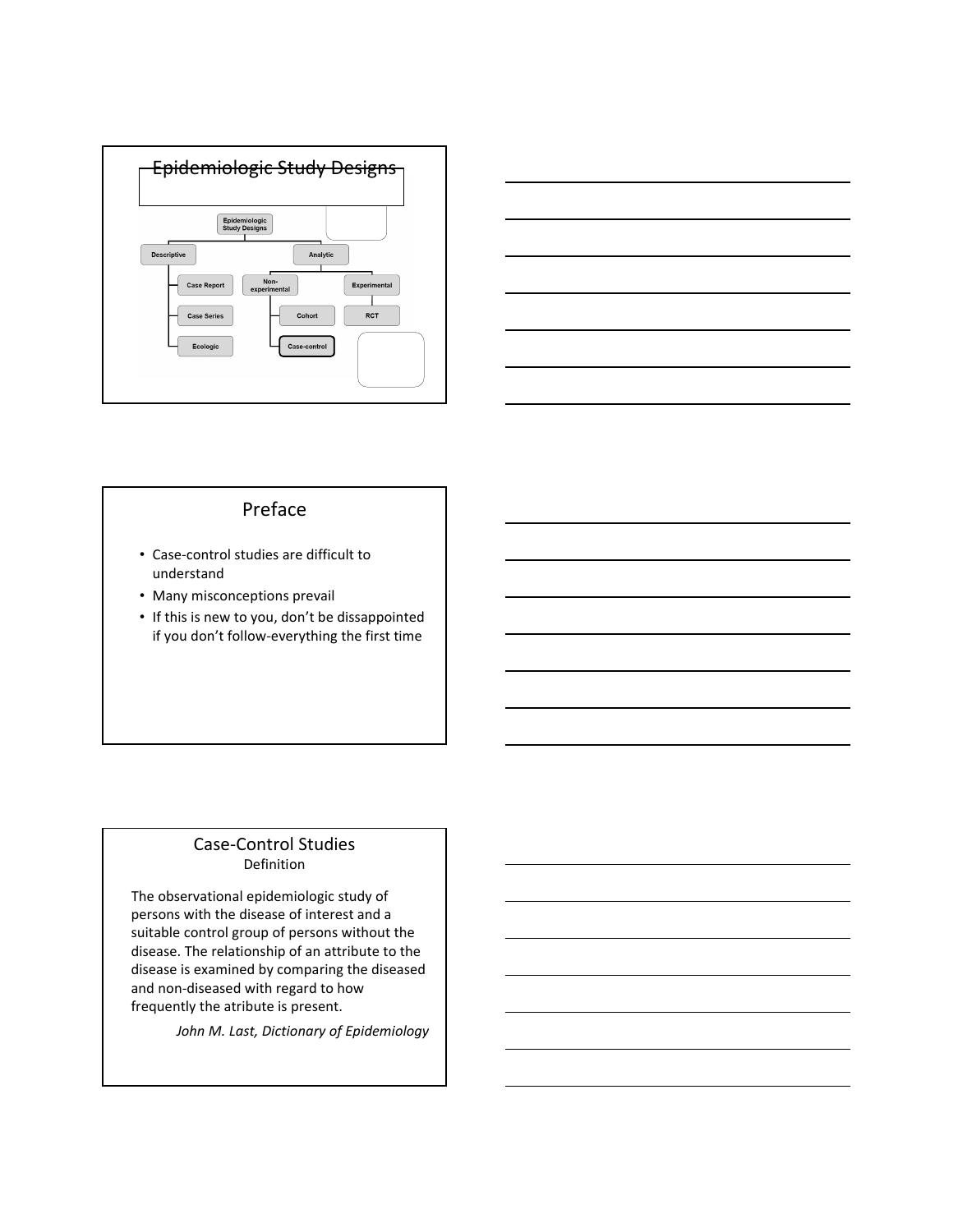





### Case-Control Studies Conduct

- 1. Define the source population for the study (hypothetical study population in which a cohort might have been conducted). Also referred to as the study base.
- 2. Define exposure(s) and outcome of interest.
- 3. Identify cases (subject with disease of interest) and determine their exposure status.
- 4. Instead of determining the exposure status for the remainder of the source population (as would be the case in a cohort study), exposure status is determined only for a much smaller number of patients sampled from the source population. These controls provide an estimate of the prevalence of exposure (and covariates) in the source population.
- 5. Calculate and interpret the exposure odds ratio.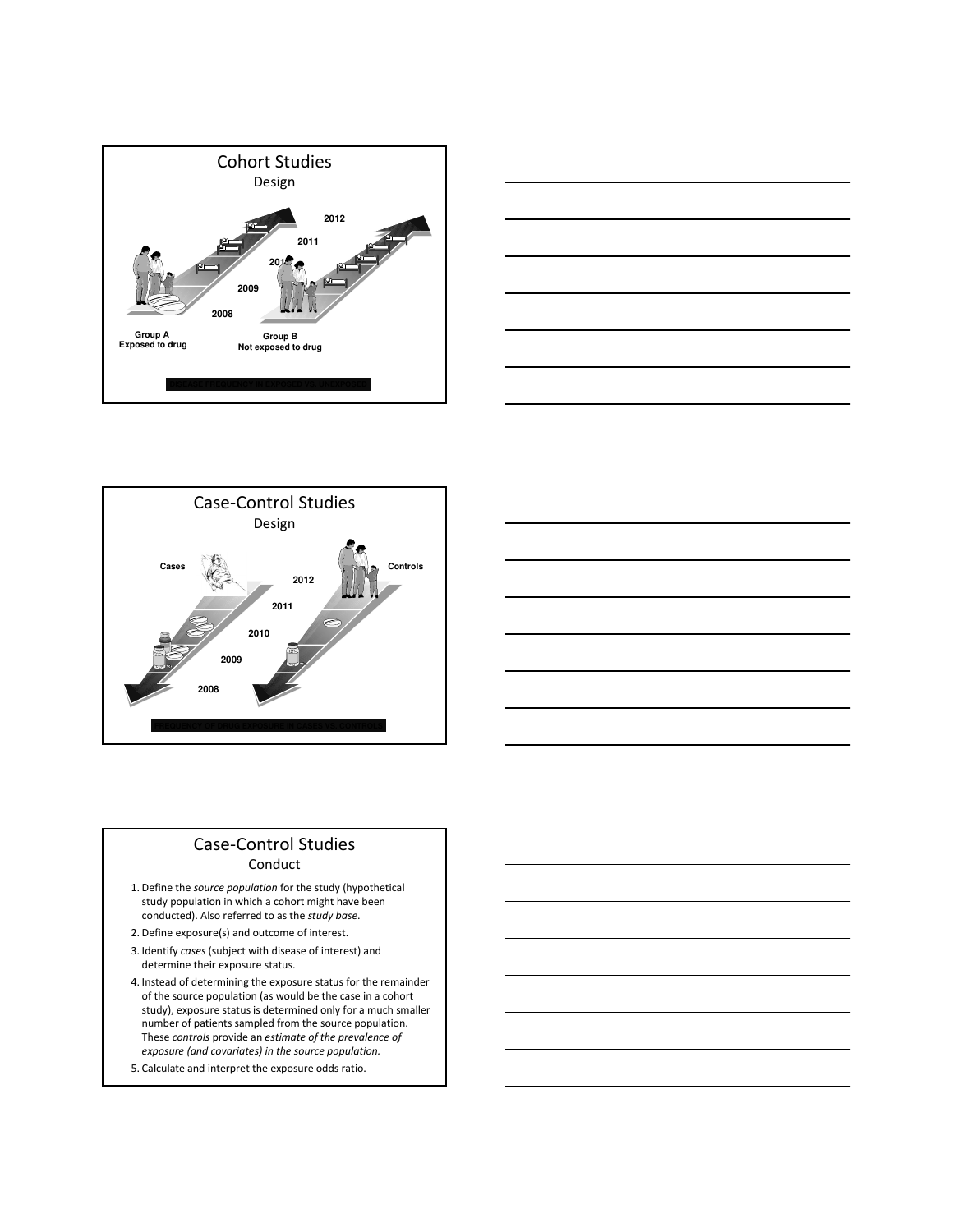### Why conduct a case-control study?

- A case-control study can be conceptualized as a more efficient version of a corresponding cohort study.
	- Disease/outcome of interest is rare
	- Long latency or induction period
	- Exposure or confounder data expensive to collect
- Allows study of multiple exposures

#### Efficiency

#### Thiazides and femur fractures? A tale of two studies.

|                                                          | <b>Cohort Study</b><br>(Feskanich et al., Osteoporos<br>Int 1997)                    | <b>Case-Control Study</b><br>(Herings RM, et al. J Clin<br>Epidemiol 1996)   |
|----------------------------------------------------------|--------------------------------------------------------------------------------------|------------------------------------------------------------------------------|
| <b>Source Population</b>                                 | 83,728 women (36-61 years)<br>followed over 10 years with<br>biennial questionnaires | 300,000 Dutch residents<br>included in the PHARMO<br>database                |
| <b>Femur Fractures</b>                                   | 251                                                                                  | 386                                                                          |
| <b>Exposure</b><br>ascertainment of<br>underlying cohort | 83.728                                                                               | 386 randomly selected<br>controls (matched for age,<br>sex, pharmacy and GP) |
| <b>Effect Estimate</b>                                   | RR: 0.69 (0.48-0.99)                                                                 | OR: 0.5 (0.3-0.9)                                                            |

# Disadvantages of Case-Control Studies

- Cannot calculate incidence of disease in the population (unless information of the underlying cohort is accessible)
- Generally inefficient for rare exposures
- Generally limited to one outcome of interest
- Greater potential for bias:
	- sampling of controls not independent of exposure status
	- exposure or confounder ascertainment influenced by occurrence of the study outcome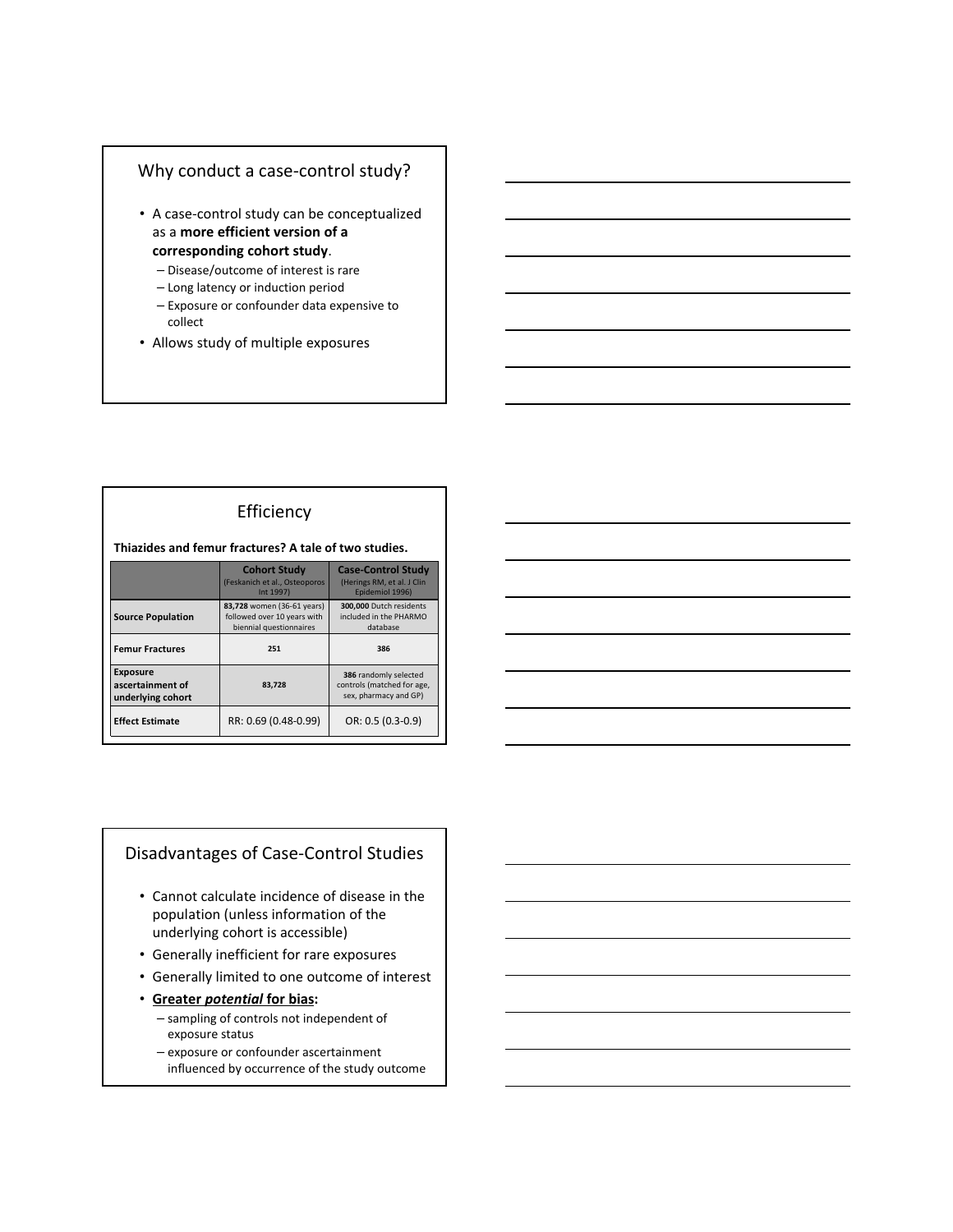# Defining the Source Population

- Ideal: population-based; the source population can be precisely described and identified (primary study base)
	- Automated databases
	- Population registries of defined geographic regions  $\rightarrow$  Nested case-control study
- However, it is often not possible to identify the source population explicitly (secondary study base). In this instance, the source population is defined from (secondary to) a given set of cases.

# Case Selection

- Ideal: all incident cases in the source population – Sampling of cases is possible (as long as it is a representative sample, independent of exposure)
- Convenience samples of case-series (e.g., all incident cases in a specific hospital) are possible (and fairly common) but pose problems for the precise identification of the source population (secondary study base)
- Case-control studies of prevalent cases require strong assumptions and are generally problematic



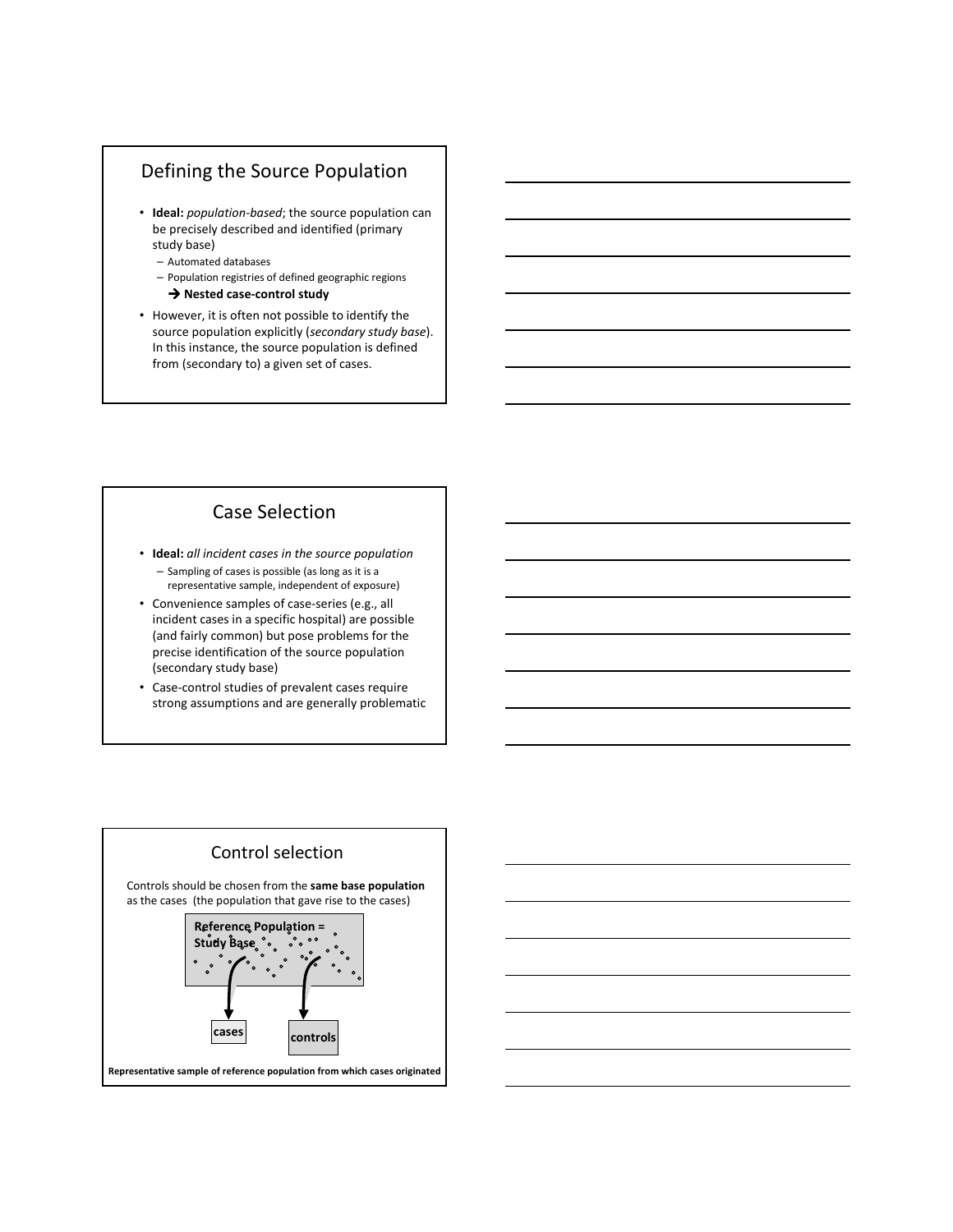# Control Selection

- Purpose: to provide an unbiased estimate of the prevalence of exposure (and covariates) in the source population
- Ideal: (1) direct random sampling from the source population (independent of exposure)
- If cases are recruited from a convinience sample and the source population is not identifiable, random sampling is not possible. Approaches to simulate random sampling include:
	- Hospital-based controls, neighborhood controls, random digit dialing

Most difficult element in case-control studies (particularly those with secondary study bases)

# Example of a Secondary Base Case-Control Study

- Cases are identified in one hospital
- Source population (study base): All individuals who, if they had developed the outcome of interest in the same time period as the cases, would have been admitted to the same hospital.  $\rightarrow$  not precisely identifiable
- Conceptualize patients admitted to the same hospital for other conditions (not thought to be related to the exposure of interest) as a representative sample of the hypothetical source population.
- Great potential for selection bias

## Ascertainment of Exposure and Confounding Variables

- Data collection
	- interview, questionnaire, etc
	- medical records, birth certificates, etc
	- automated datasources (claims, EMRs, etc)
- Must be carried out identically for cases and controls
	- Ask same questions in the same manner
	- When possible, researchers should be blind to the case/control status of the interviewer
	- Generally less problematic when historic or automated records are used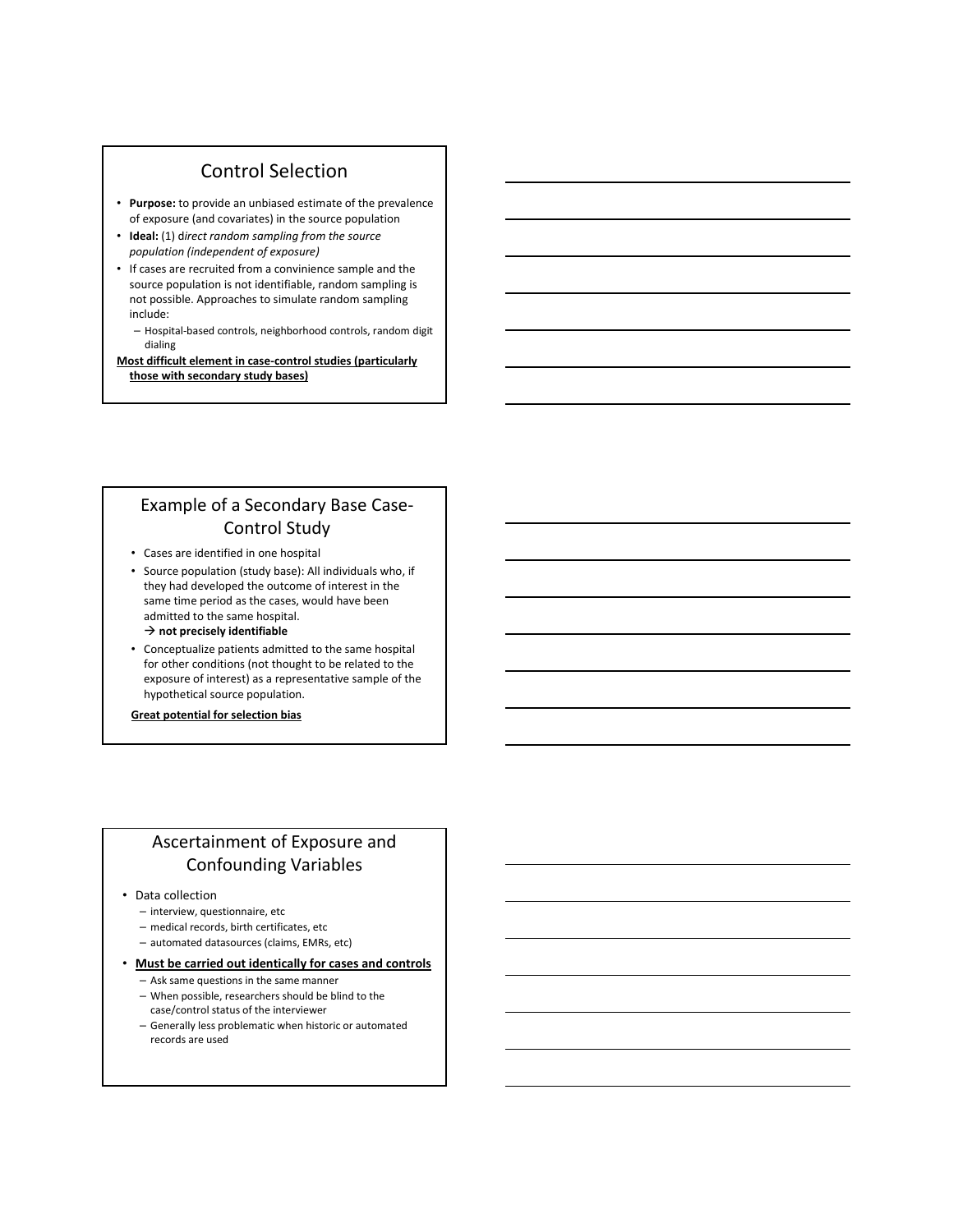# Measures of Association

- The measure of association in case-control studies is the exposure odds ratio (OR)
- Calculation of the odds ratio is the same for all types of case-control studies
- Depending on the sampling paradigm used to select the control subjects (and in some cases additional assumptions), the exposure odds ratio from a casecontrol study estimates different effect measures in the underlying cohort. More on this later...

• Assume the following 2x2 table from a cohort study

|               | <b>Disease</b> | Disease-<br>Free | Total   | Person-<br>Time |
|---------------|----------------|------------------|---------|-----------------|
| Exposed (1)   | Α,             | В,               | N,      |                 |
| Unexposed (0) | $A_0$          | $B_0$            | $N_{0}$ |                 |
|               | А              | B                | Ν       |                 |

- Risk: Probability that the event of interest (A) occurs: Risk of disease =  $A/N = A/(A+B)$
- Odds: Ratio between the probability that the event of interest occurs to the probability that it does not: Odds of disease =  $A/(A+B) / B/(A+B) = A/B$ Odds of exposure =  $N_1/(N_1+N_0) / N_0/(N_1+N_0) = N_1/N_0$

|               |                | <b>Odds Ratio</b> |       |                 |
|---------------|----------------|-------------------|-------|-----------------|
|               | <b>Disease</b> | Disease-<br>Free  | Total | Person-<br>Time |
| Exposed (1)   | Α,             | B <sub>1</sub>    | N,    | т,              |
| Unexposed (0) | $A_n$          | $B_0$             | $N_0$ | т.              |
|               | A              | B                 | N     |                 |

- Odds ratio = ratio between two odds (cross-product ratio)
- Exposure OR =  $(A_1/A_0)/(B_1/B_0) = (A_1 \cdot B_0)/(A_0 \cdot B_1)$
- Incidence OR =  $(A_1/B_1) / (A_0/B_0) = (A_1 \cdot B_0) / (A_0 \cdot B_1)$
- Exposure OR= Incidence OR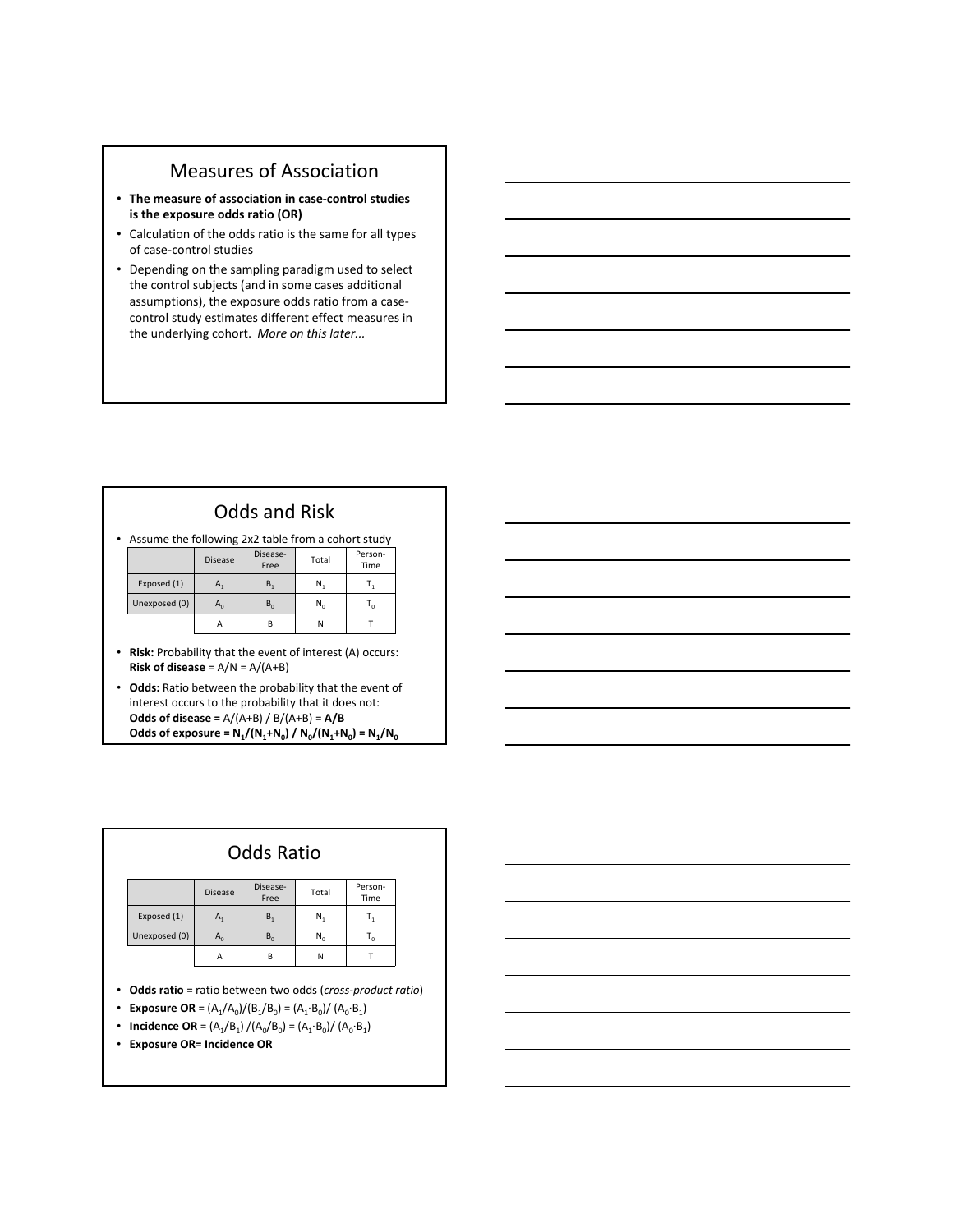## Interpretation of the Odds Ratio

- OR = 1: no association between outcome and exposure (same odds of exposure in cases and controls = same odds of disease in exposed vs. unexposed)
- OR >1: exposure is associated with increased risk for outcome (greater odds of exposure in cases than controls = greater odds of disease in exposed vs. unexposed) Harmful Effect
- OR <1: exposure is associated with reduced risk for outcome (lower odds of exposure in cases than controls = lower odds of disease in exposed vs. unexposed) Protective Effect
- Always consider the confidence interval!



 $OR = \frac{5000 \cdot 7500}{2500 \cdot 5000} = 3.00$ 

 $OR = \frac{200 \cdot 9900}{9900} = 2.02$ 100 ∙ 9800





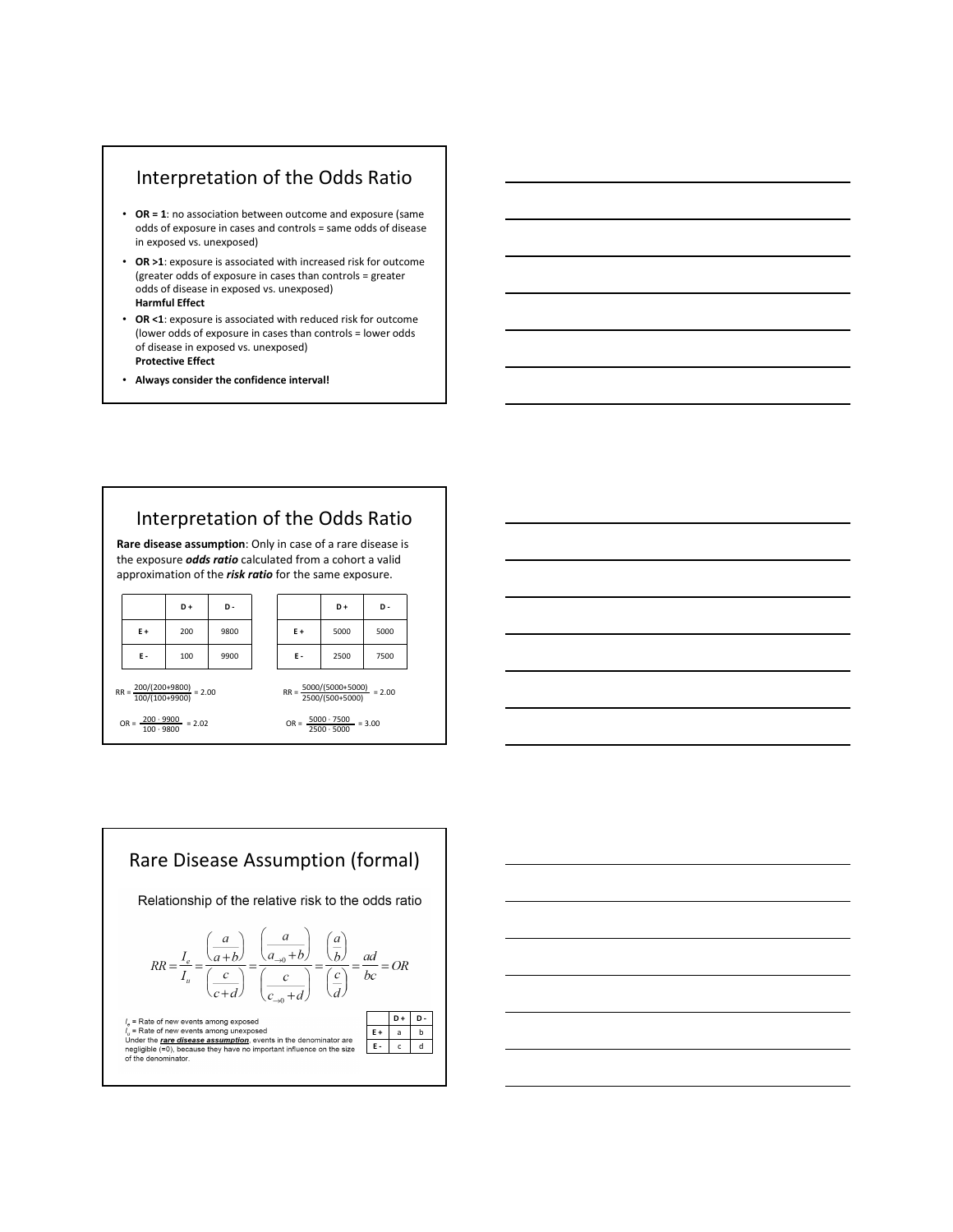# Control Selection Paradigms

The controls provide an estimate of the prevalence of exposure and covariates in the source population. Controls can be selected from members of the source population who were

•noncases at the time that each case occurs (i.e., in proportion to the person time accumulated by the  $\text{cohort)} \rightarrow \text{incidence density case-control study}$ 

•noncases at the beginning of the study's follow-up  $period \rightarrow case-color$  case-cohort study

•noncases at the end of the study's follow-up period  $\rightarrow$  cumulative case-control study ("traditional" casecontrol study)

# Control Selection Paradigms

#### Source cohort

|               | <b>Disease</b>            | Disease-Free | Total | Person-<br>Time |
|---------------|---------------------------|--------------|-------|-----------------|
| Exposed (1)   | А,                        | B,           | N,    |                 |
| Unexposed (0) | $\mathsf{A}_{\mathsf{n}}$ | $B_0$        | $N_0$ | ٠,              |
|               | А                         | B            | N     |                 |

| Source cohort                                                       |                | <b>Control Selection Paradigms</b> |                          |                 |  |
|---------------------------------------------------------------------|----------------|------------------------------------|--------------------------|-----------------|--|
|                                                                     | <b>Disease</b> | Disease-<br>Free                   | Total                    | Person-<br>Time |  |
| Exposed (1)                                                         | $A_1$          | B <sub>1</sub>                     | N,                       | $T_{1}$         |  |
| Unexposed<br>(0)                                                    | $A_0$          | $B_{n}$                            | $N_{0}$                  | $T_0$           |  |
|                                                                     | A              | B                                  | N                        | T               |  |
|                                                                     | Sampling       |                                    | <del>覇</del> ntrol-studv |                 |  |
| Case-Control                                                        | Cases          | Controls                           |                          |                 |  |
| Study                                                               | A or a*        | b                                  |                          |                 |  |
| *cases may or may not be a sample of the cases in the source cohort |                |                                    |                          |                 |  |

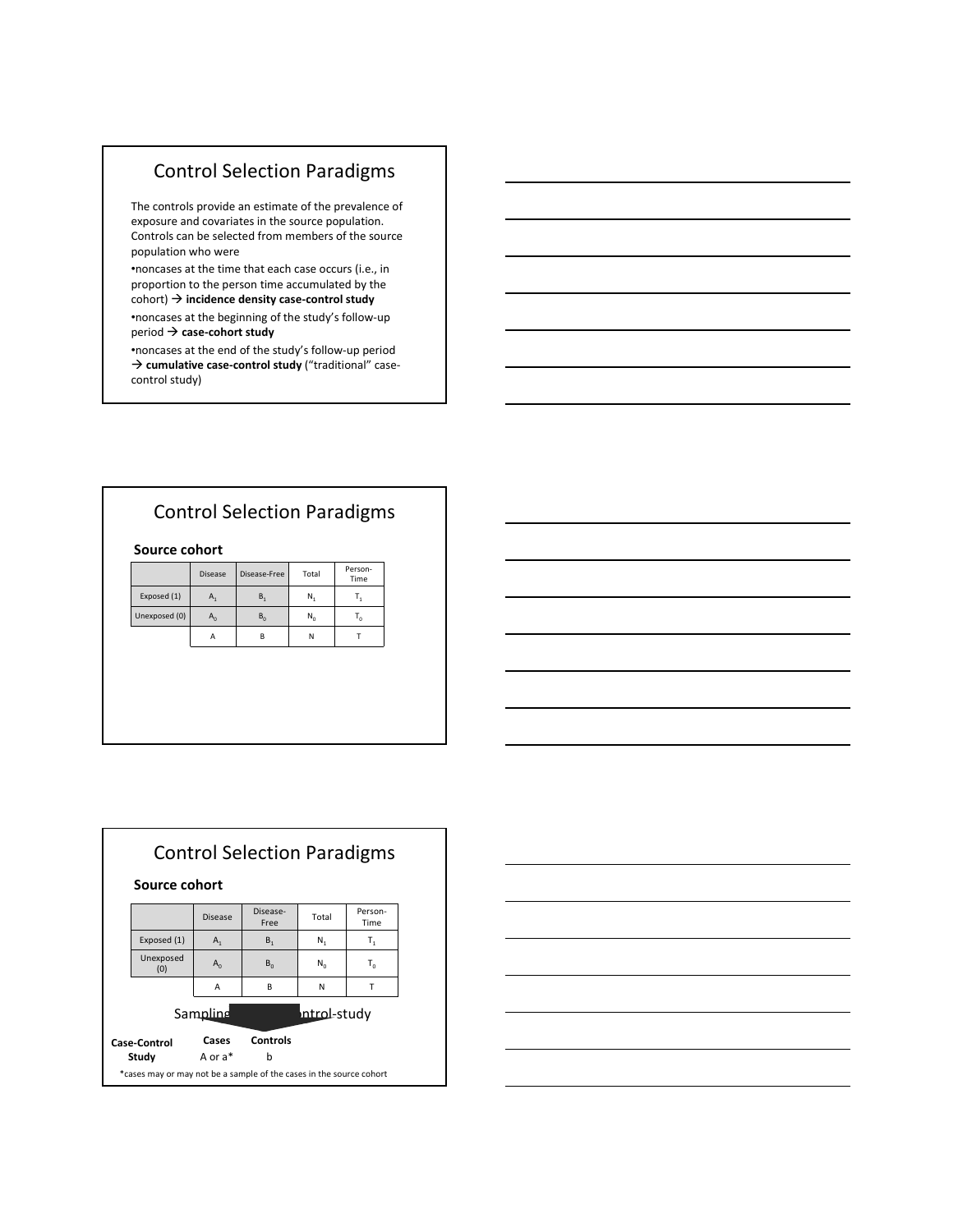









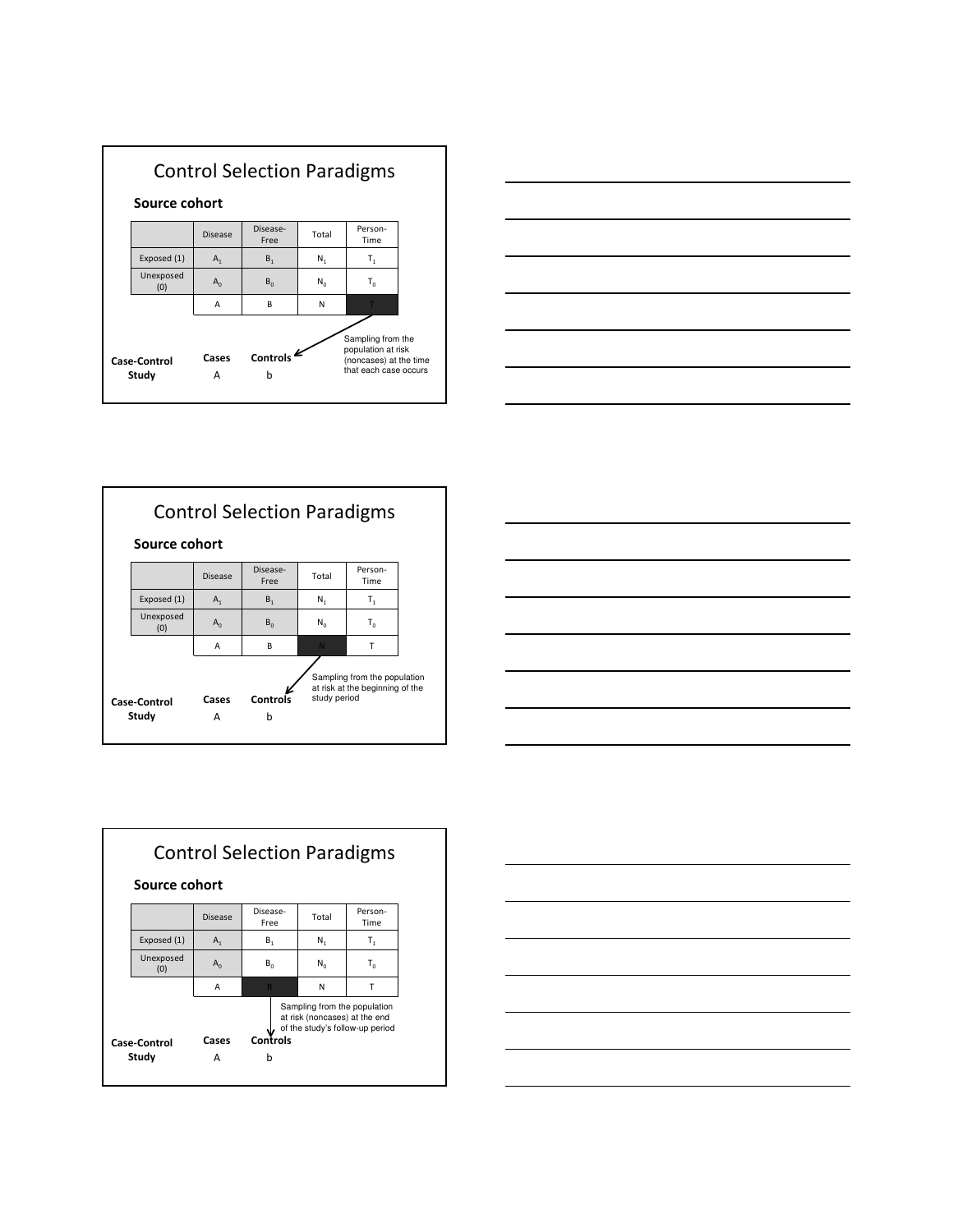| <b>Control Selection Paradigms</b>             |                                                                                                 |                                                                                                            |
|------------------------------------------------|-------------------------------------------------------------------------------------------------|------------------------------------------------------------------------------------------------------------|
| <b>Sampling Design</b>                         | <b>Controls estimate</b><br>prevalence of exposure<br>proportional to                           | <b>Effect measure</b><br>estimated by case-<br>control odds ratio                                          |
| <b>Incidence density</b><br>case-control study | Person time in the source<br>population                                                         | Relative risk (rate ratio)<br>in underlying cohort                                                         |
| Case-cohort study                              | Frequencies of exposed and<br>unexposed in the source<br>population at start of study           | Relative risk (risk ratio)<br>in underlying cohort                                                         |
| Cumulative case-<br>control study              | Frequencies of exposed and<br>unexposed noncases in the<br>source population at end of<br>study | Incidence odds ratio in<br>underlying cohort (with<br>additional assumptions,<br>this approximates the RR) |



# Odds Ratio in Incidence Density Case-Control Studies

Recap:

- Incidence exposed = # exposed cases / exposed person time  $I_1 = A_1/T_1$
- Incidence unexposed = # unexposed cases / unexposed person time  $I_0 = A_0/T_0$
- Rate ratio (relative risk) = incidence exposed / incidence unexposed  $RR = (A_1/T_1) / (A_0/T_0)$
- In case-control studies, neither exposed nor unexposed person time  $(T_1, T_0)$  are directly measured.

|               | <b>Disease</b> | Disease-Free | Person-Time |
|---------------|----------------|--------------|-------------|
| Exposed (1)   |                |              |             |
| Unexposed (0) |                |              |             |

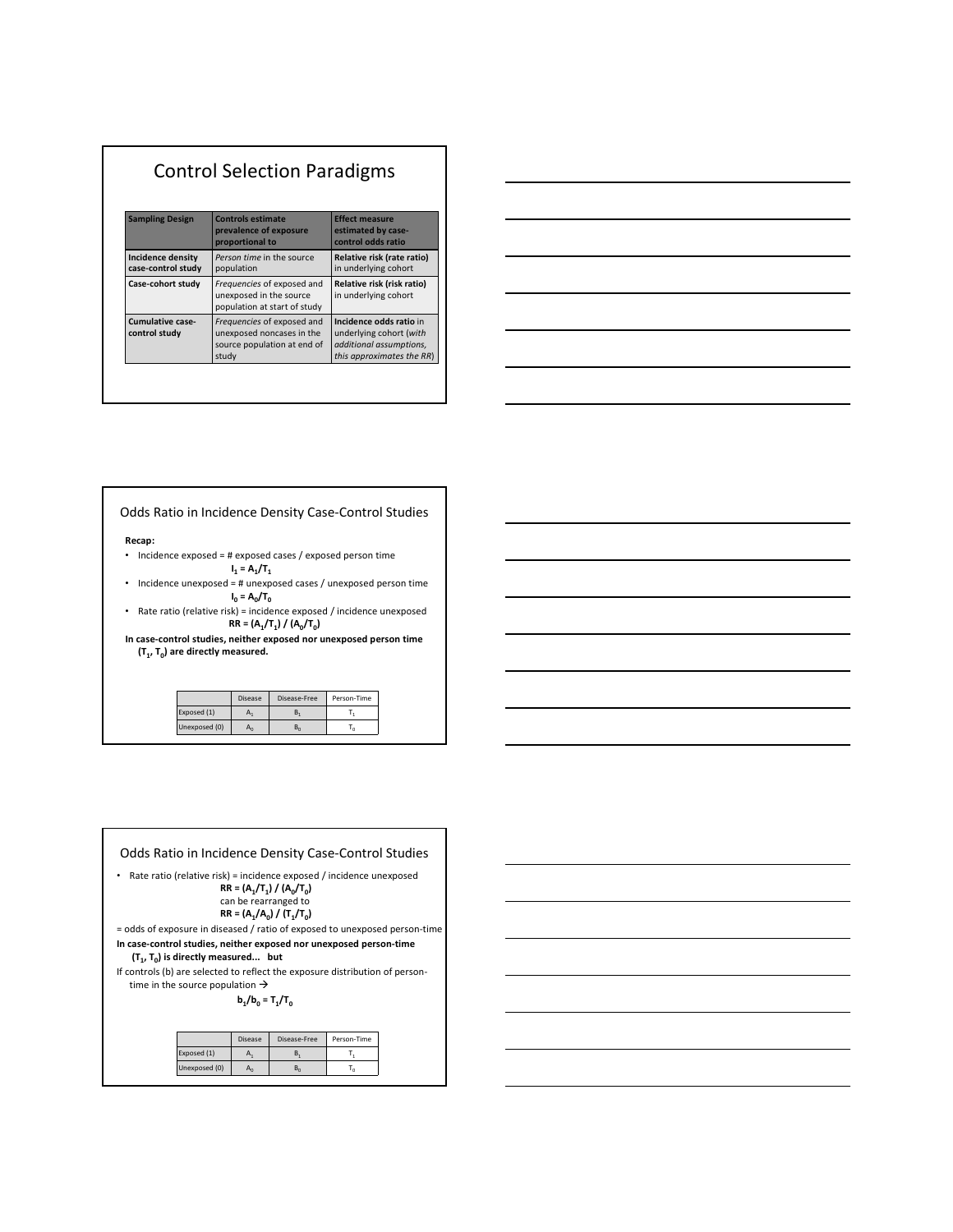Odds Ratio in Incidence Density Case-Control Studies

If  $RR = (A_1/A_0) / (T_1/T_0)$ 

and  $b_1/b_0 = T_1/T_0$ 

we can replace  $\mathsf{T}_1/\mathsf{T}_0$  with  $\mathsf{b}_1/\mathsf{b}_0$ 

 $\rightarrow$  RR = (A<sub>1</sub>/A<sub>0</sub>) / (b<sub>1</sub>/b<sub>0</sub>) ... the case-control exposure odds ratio

If controls are selected in proportion to the person-time they contribute to the underlying cohort (and independently of exposure status), the exposure odds ratio from the casecontrol study directly estimates the relative risk (incidence rate ratio) in the source population.

|               | <b>Disease</b> | Disease-Free | Person-Time |
|---------------|----------------|--------------|-------------|
| Exposed (1)   |                |              |             |
| Unexposed (0) |                |              |             |

# Incidence Density Sampling

- Purpose: To obtain a representative sample of person-time at risk in the source population (to assure that  $\mathsf{b}_1/\mathsf{b}_0 = \mathsf{T}_1/\mathsf{T}_0$ ).
- Approach: Select one or more controls from disease-free (at risk) members of the source cohort at the 'instantaneous' time at which each case occurs.
- $\rightarrow$  The probability of control selection is proportinal to the total person-time at risk

#### Procedures for Incidence Density Sampling

- Estabish the source cohort and identify cases
- Determine the date on which the first case occurred
- Identify all cohort members (including cases) who were disease free (at risk) at that date (risk set)
- Randomly select one (or more) controls from the risk set.
- Repeat steps 1-3 for 2nd, 3rd, .... last case.
- Arrange cases and conrols in a 2x2 table and calculate the case-control odds ratio.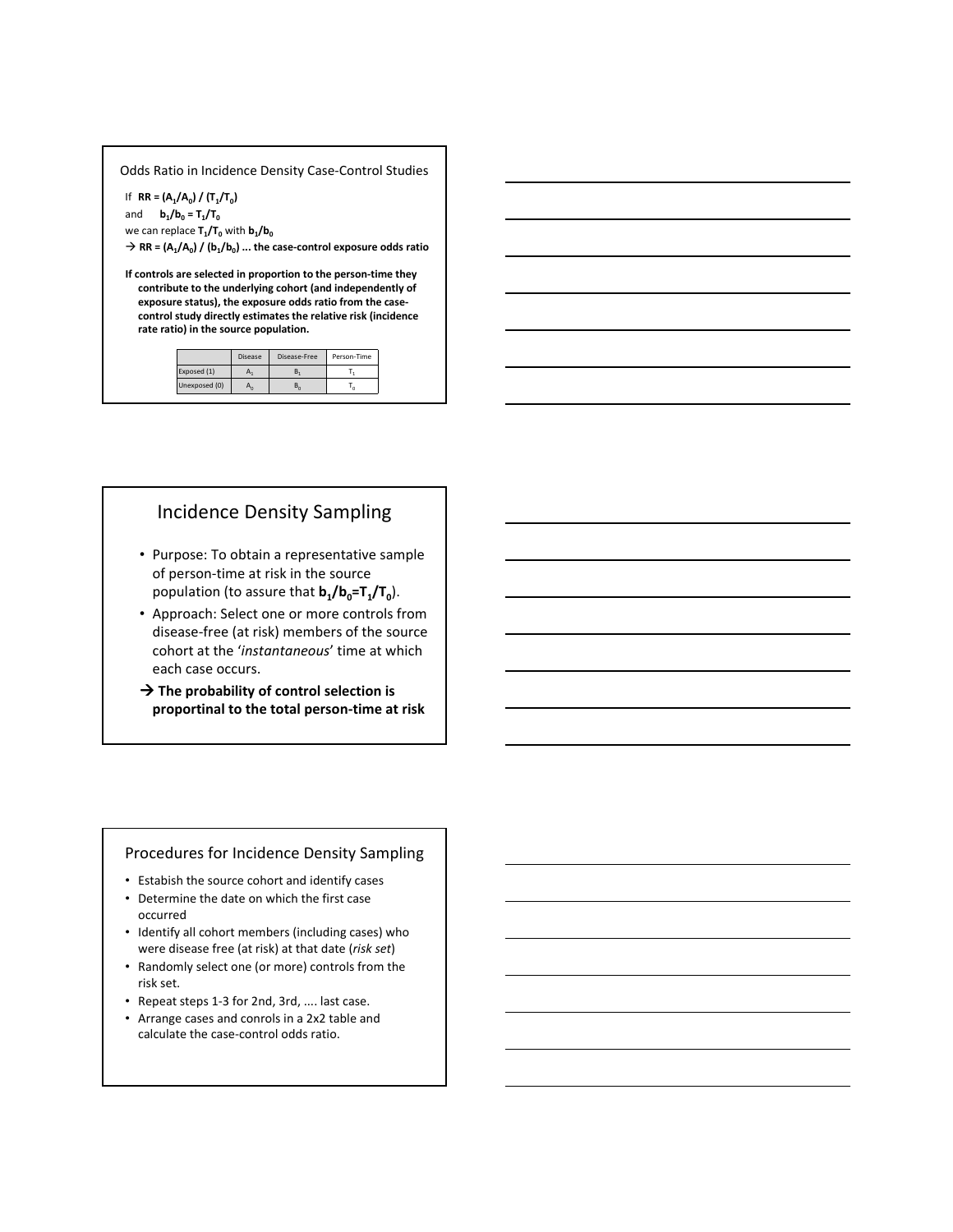#### Some Notes on Incidence Density Sampling

- Some selected controls may later be selected as cases, especially if ividence is high. That's OK!
- Some controls may be selected more than once. That's OK, too. • No need for "rare disease assumtion" in incidence density casecontrol studies
- Changes in exposure over time are unproblematic (if measurement is unbiased and precise).
- Probability of a person being selected as a control is proportional to that person's contribution to the total person-time at risk in the source population.
- Because sampling from each risk set is random (independent of exposure), the ratio of exposed to unexposed controls (b $_{1}/\rm b_{0})$  is – apart from sampling error– proportional to the ratio of exposed to unexposed person-time in the source cohort  $(T_1/T_0)$ .





| <u> 1989 - Johann Stoff, deutscher Stoffen und der Stoffen und der Stoffen und der Stoffen und der Stoffen und de</u> |  |  |
|-----------------------------------------------------------------------------------------------------------------------|--|--|
|                                                                                                                       |  |  |
| <u> 1989 - Johann Stoff, amerikansk politiker (d. 1989)</u>                                                           |  |  |
|                                                                                                                       |  |  |
| <u> 1989 - Johann Stoff, deutscher Stoff, der Stoff, der Stoff, der Stoff, der Stoff, der Stoff, der Stoff, der S</u> |  |  |
|                                                                                                                       |  |  |
| <u> 1989 - Andrea Santa Andrea Andrea Andrea Andrea Andrea Andrea Andrea Andrea Andrea Andrea Andrea Andrea Andr</u>  |  |  |
|                                                                                                                       |  |  |
| <u> 1989 - Andrea Santa Andrea Andrea Andrea Andrea Andrea Andrea Andrea Andrea Andrea Andrea Andrea Andrea Andr</u>  |  |  |
|                                                                                                                       |  |  |
|                                                                                                                       |  |  |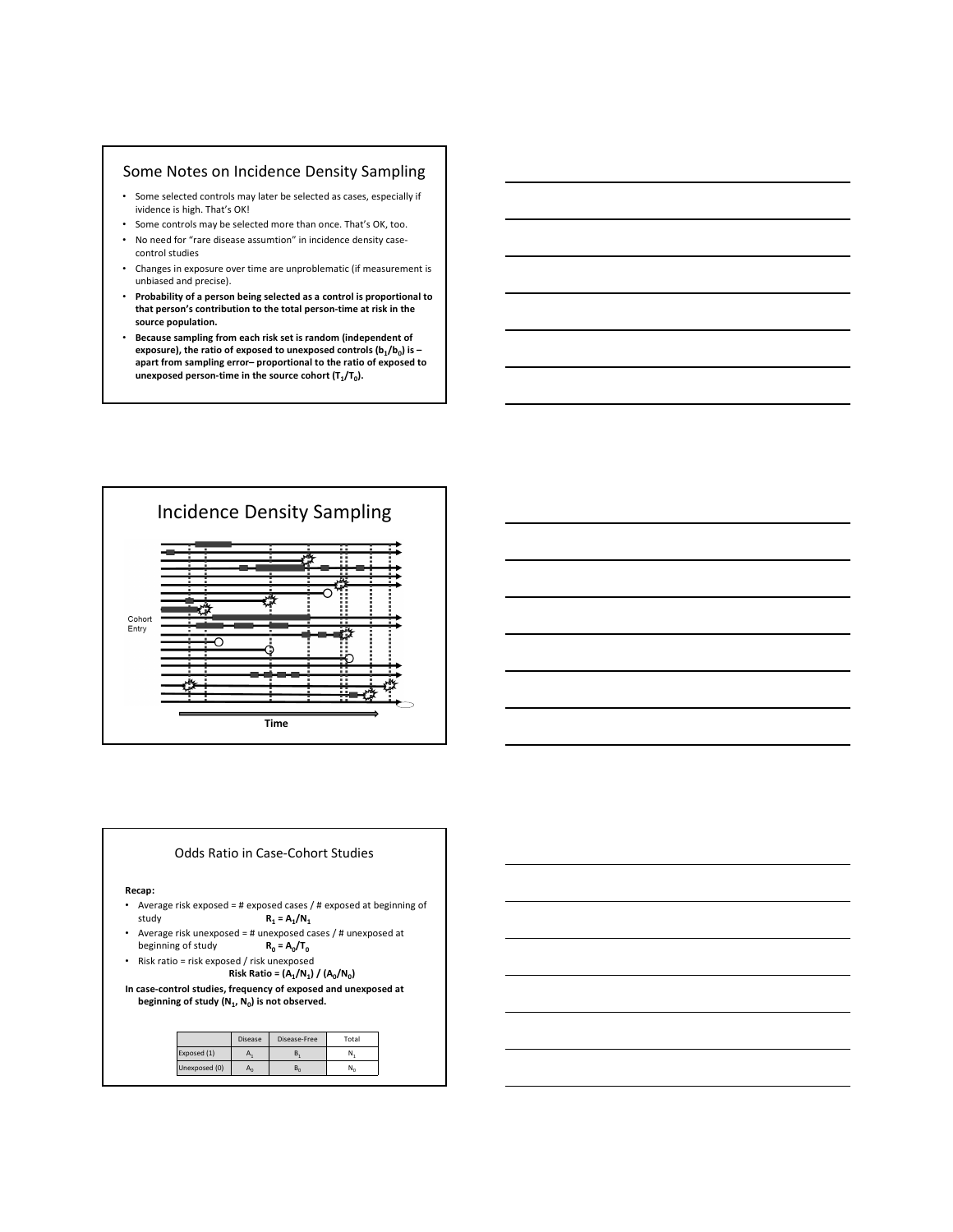| Odds Ratio in Case-Cohort Studies                                                                                                                         |
|-----------------------------------------------------------------------------------------------------------------------------------------------------------|
| Risk ratio = risk exposed / risk unexposed<br>Risk Ratio = $(A_1/N_1) / (A_0/N_0)$<br>can be rearranged to<br>Risk Ratio = $(A_1/A_0) / (N_1/N_0)$        |
| $=$ odds of exposure in diseased / ratio of exposed to unexposed at beginning<br>of the study period                                                      |
| In case-control studies, information is not available on all exposed and<br>unexposed subjects at the beginning of the study period $(N_1, N_0)$ but      |
| If controls (b) are selected to reflect the exposure distribution among the<br>total source population at the beginning of the study period $\rightarrow$ |
| $b_1/b_0 = N_1/N_0$                                                                                                                                       |
|                                                                                                                                                           |

|               | <b>Disease</b> | Disease-Free | Total        |
|---------------|----------------|--------------|--------------|
| Exposed (1)   | A              |              | N            |
| Unexposed (0) |                |              | $N_{\alpha}$ |



Odds Ratio in Case-Cohort Studies

If  $RR = (A_1/A_0) / (N_1/N_0)$ 

and  $b_1/b_0 = N_1/N_0$ we can replace  $\mathsf{N}_1/\mathsf{N}_0$  with  $\mathsf{b}_1/\mathsf{b}_0$ 

 $\rightarrow$  Risk Ratio = (A<sub>1</sub>/A<sub>0</sub>) / (b<sub>1</sub>/b<sub>0</sub>) ... the case-control exposure odds ratio

If controls (independently of exposure status) are selected from the population at risk at the beginning of the study period, the exposure odds ratio from the case-control study directly estimates the risk ratio in the source population.

|               | Disease | Disease-Free | Total |
|---------------|---------|--------------|-------|
| Exposed (1)   |         |              |       |
| Unexposed (0) | Η0      | ь.           |       |

#### Recap: • Incidence odds exposed (cohort) = # exposed cases / # exposed noncases  $= A_1/B_1$ • Incidence odds unexposed (cohort) = # unexposed cases / # unexposed noncases  $= A_0/B_0$ • Incidence OR = odds disease (exposed) / odds disease (unexposed)  $OR = (A_1/B_1) / (A_0/B_0)$ In case-control studies, frequency of exposed and unexposed among noncases at the end of the study  $(B_1, B_0)$  is not observed. Disease Disease-Free Exposed (1)  $A_1$   $B_1$ Unexposed (0)  $A_0$   $B_0$ Odds Ratio in Cumulative Case Control Studies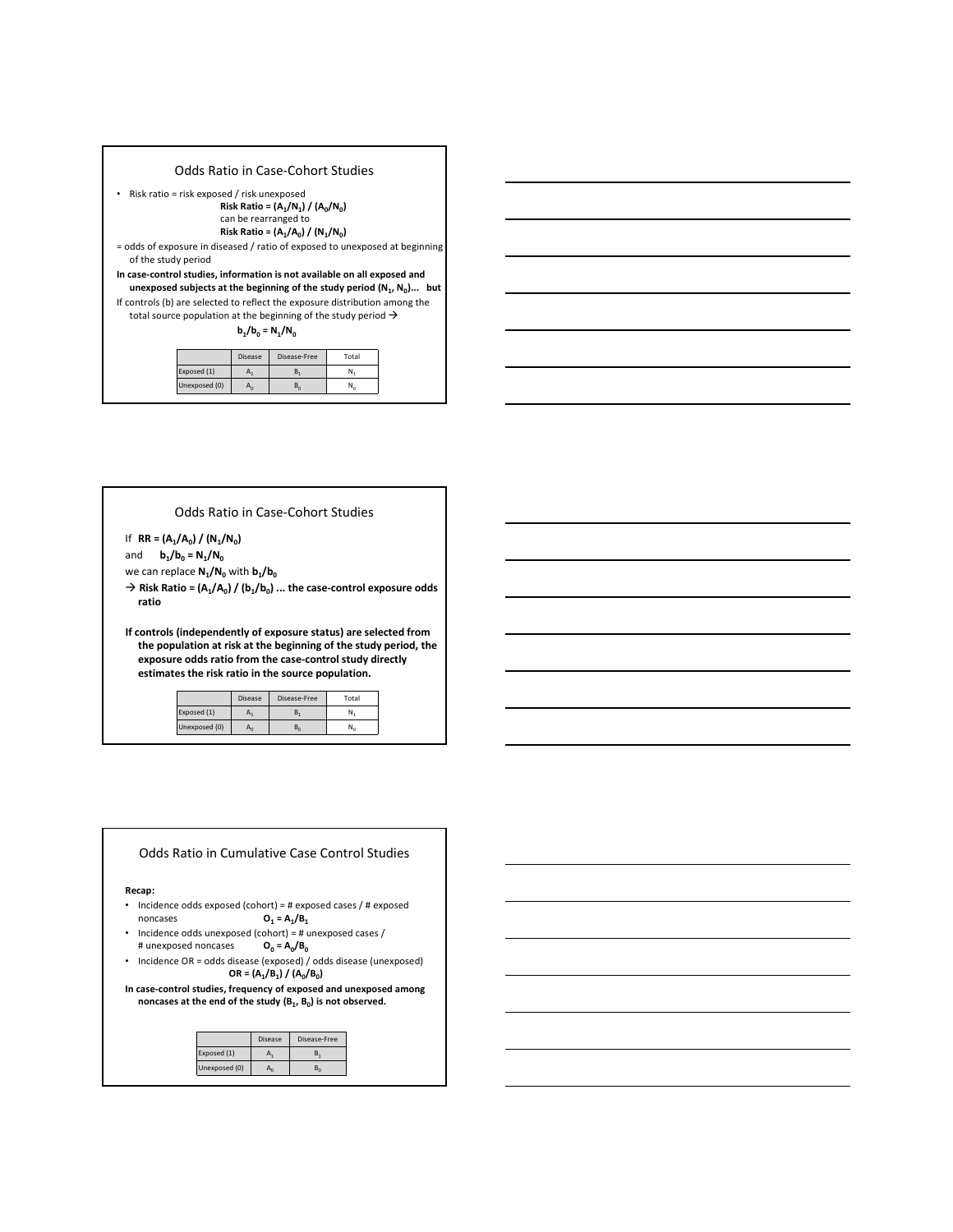| Odds Ratio in Cumulative Case Control Studies                                                                                                                  |  |  |  |  |
|----------------------------------------------------------------------------------------------------------------------------------------------------------------|--|--|--|--|
| Incidence OR = odds disease (exposed) / odds disease (unexposed)<br>$OR = (A_1/B_1) / (A_0/B_0)$<br>can be rearranged to<br>OR = $(A_1/A_0) / (B_1/B_0)$       |  |  |  |  |
| In case-control studies, frequency of exposed and unexposed among<br>noncases at the end of the study $(B_1, B_0)$ is not observed but                         |  |  |  |  |
| If controls (b) are selected to reflect the exposure distribution among the<br>noncases in the source populationn at the end of the study period $\rightarrow$ |  |  |  |  |
| $b_1/b_0 = B_1/B_0$                                                                                                                                            |  |  |  |  |
|                                                                                                                                                                |  |  |  |  |
| R<br>Printed and Police                                                                                                                                        |  |  |  |  |

|               | <b>Disease</b> | Disease-Free |
|---------------|----------------|--------------|
| Exposed (1)   |                |              |
| Unexposed (0) |                |              |

Odds Ratio in Cumulative Case Control Studies

If  $OR = (A_1/A_0) / (B_1/B_0)$ and  $b_1/b_0 = B_1/B_0$ 

Г

we can replace  $\mathsf{B}_1/\mathsf{B}_0$  with  $\mathsf{b}_1/\mathsf{b}_0$ 

 $\rightarrow$  OR = (A<sub>1</sub>/A<sub>0</sub>) / (b<sub>1</sub>/b<sub>0</sub>) ... the case-control exposure odds ratio

If controls (independently of exposure status) are selected from the noncases in the source population at the end of the study period, the exposure OR from the case-control study directly estimates the incidence OR in the source population.

Assuming that the disease is rare, the incidence odds ratio approximates the relative risk.

|               | <b>Disease</b> | Disease-Free |
|---------------|----------------|--------------|
| Exposed (1)   |                | R            |
| Unexposed (0) |                | ъ.           |

#### How many controls?

• Sample size refers to precision not to validity!

- Precision increases with the number of controls and cases
- With a fixed number of cases, the proportion of the maximum<br>precision (unlimited controls) that is reached is approximately:<br> $r/(r+1)$ , where r is the ratio of controls to cases

If  $r = 4$  (4:1 matching) precision is  $4/(4+1) = 0.80$ 

> 4 controls per case of little additional statistical value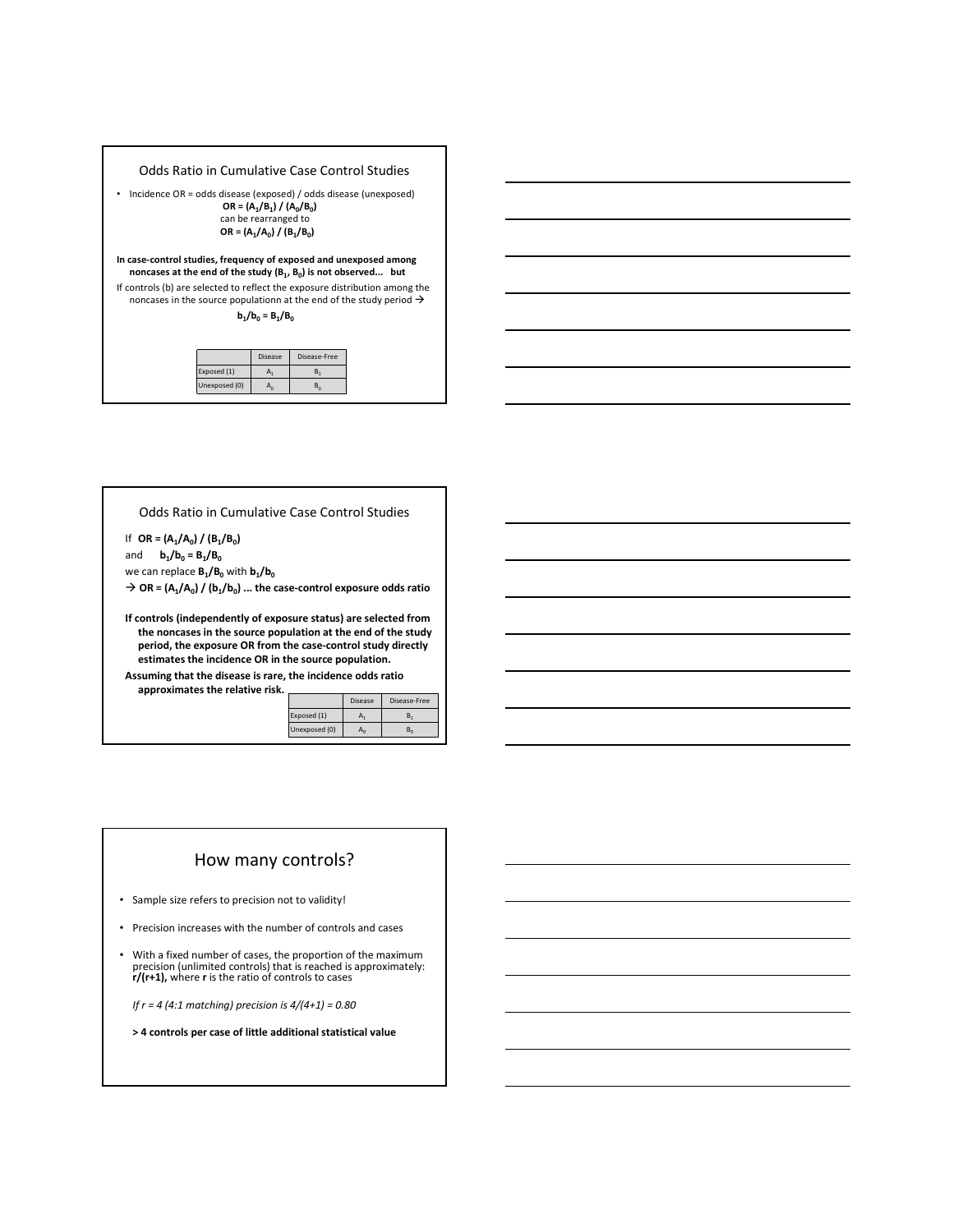



# Matching in Case-Control Studies

- Can be employed to increase efficiency
- Does not directly control confounding
- Introduces selection bias when the matching variable is a confounder. Because a confounder is by definition associated with exposure, confoundermatched control selection is not independent of exposure.
	- $\rightarrow$  matching variables have to be controlled for in the analysis
- Cannot evaluate the matching factor

### Bias in Case-Control Studies

- Any issues of confounding and measurement bias present in the source population need to be addressed just like in a cohort study
- Significant *potential* for selection bias introduced during the control selection process (control selection directly or indirectly associated with exposure)
- Measurement bias can be more problematic when case/control status is known at the time of measurement (e.g., recall bias when exposure is ascertained directly from the patient)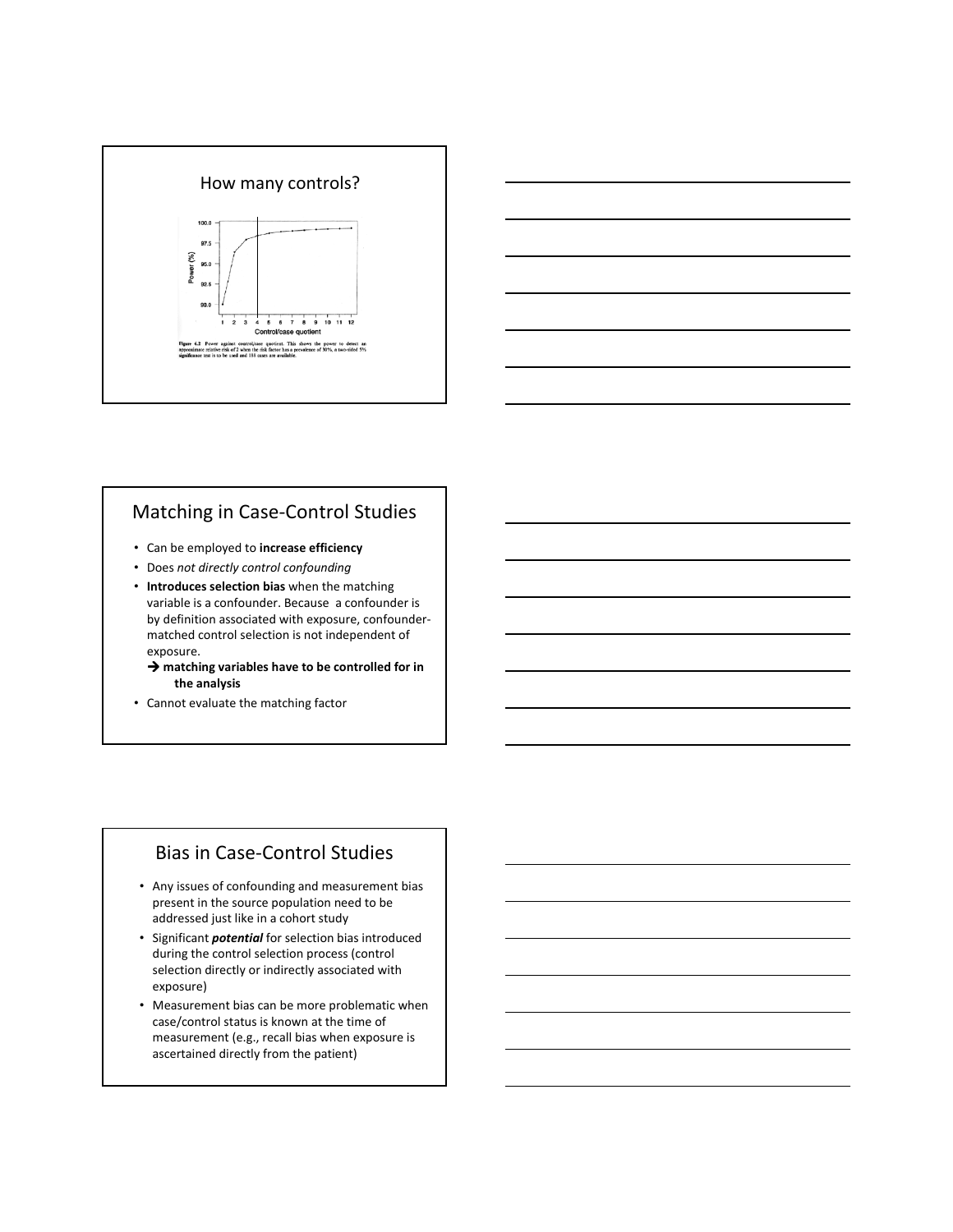### Common Misconceptions

- Case control studies are inferior to cohort studies
- Rare disease assumption necessary for all case-control studies
- Measurement is inherently worse in casecontrol studies (recall bias)

# Take-Home Messages

- Case-control studies are a widely used and powerful research method
- Think of case-control studies as more efficient versions of the corresponding cohort studies
- Particularly, case-control studies are much more efficient than cohort studies when outcomes are rare and when exposure or confounder information is expensive to collect (e.g., genotyping)
- Validity depends upon whether controls provide a clear view of the population from which the cases arise

# Take-Home Messages (cont)

- Depending on the sampling paradigm used to select the controls, the case-control odds ratio estimates different measures of association
- The odds ratio from incidence density case-control studies is equivalent to the rate ratio in the underlying cohort (no rare disease assumption necessary)
- Confounding and other biases need to be addressed (just as in cohort studies)
- Selection bias and generalization can be problematic, especially in studies with secondary bases.